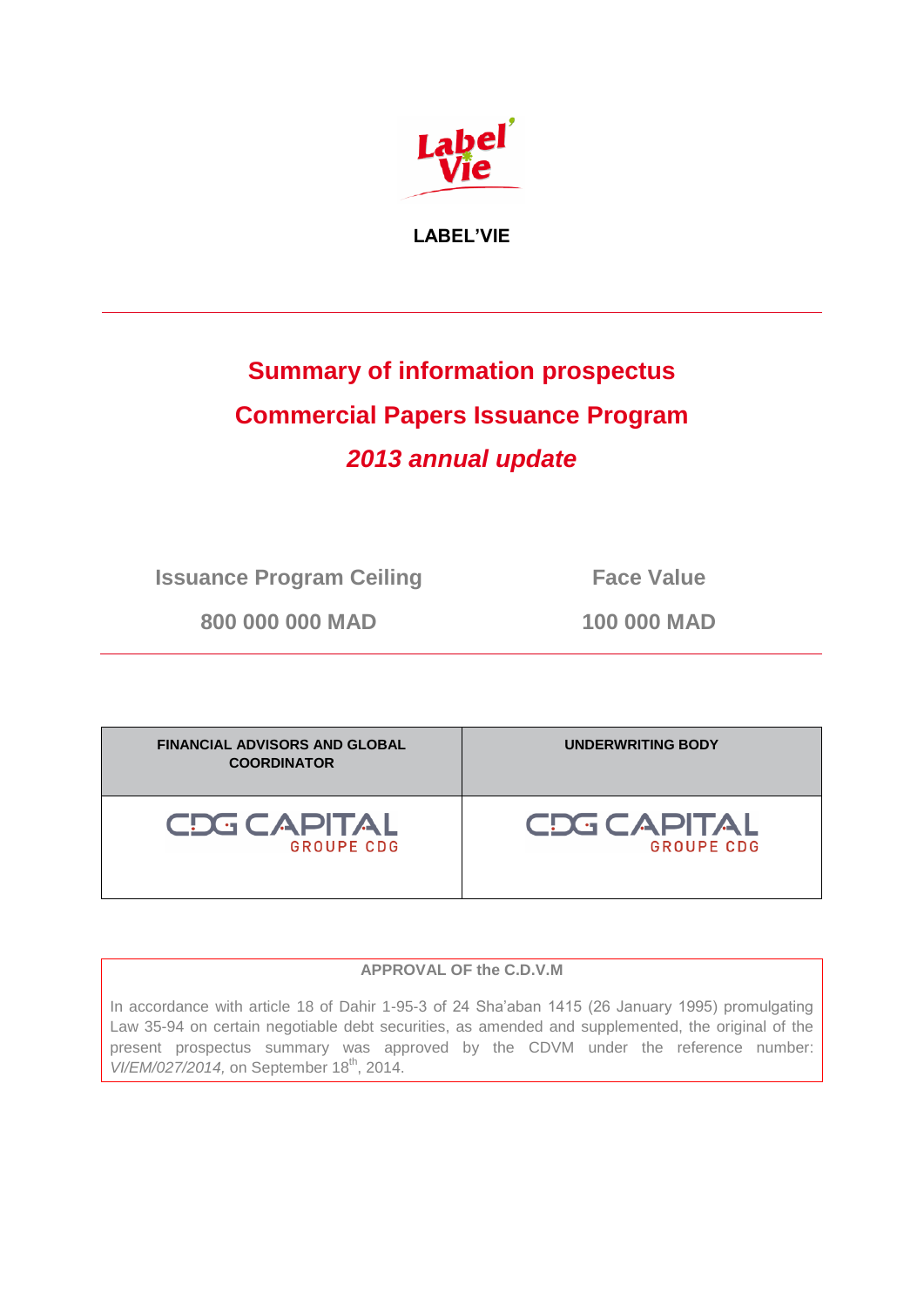

# **Notice**

On September 18<sup>th</sup>, 2014, the CDVM approved a prospectus related to the annual update of the commercial paper issuance program by Label'Vie.

The prospectus approved by CDVM may be consulted at any time at the registered headquarters of Label'Vie and at its financial advisor, CDG Capital. It will also be made available at the headquarters of the placement agents.

The prospectus is also available on the CDVM website: [www.cdvm.gov.ma.](http://www.cdvm.gov.ma/)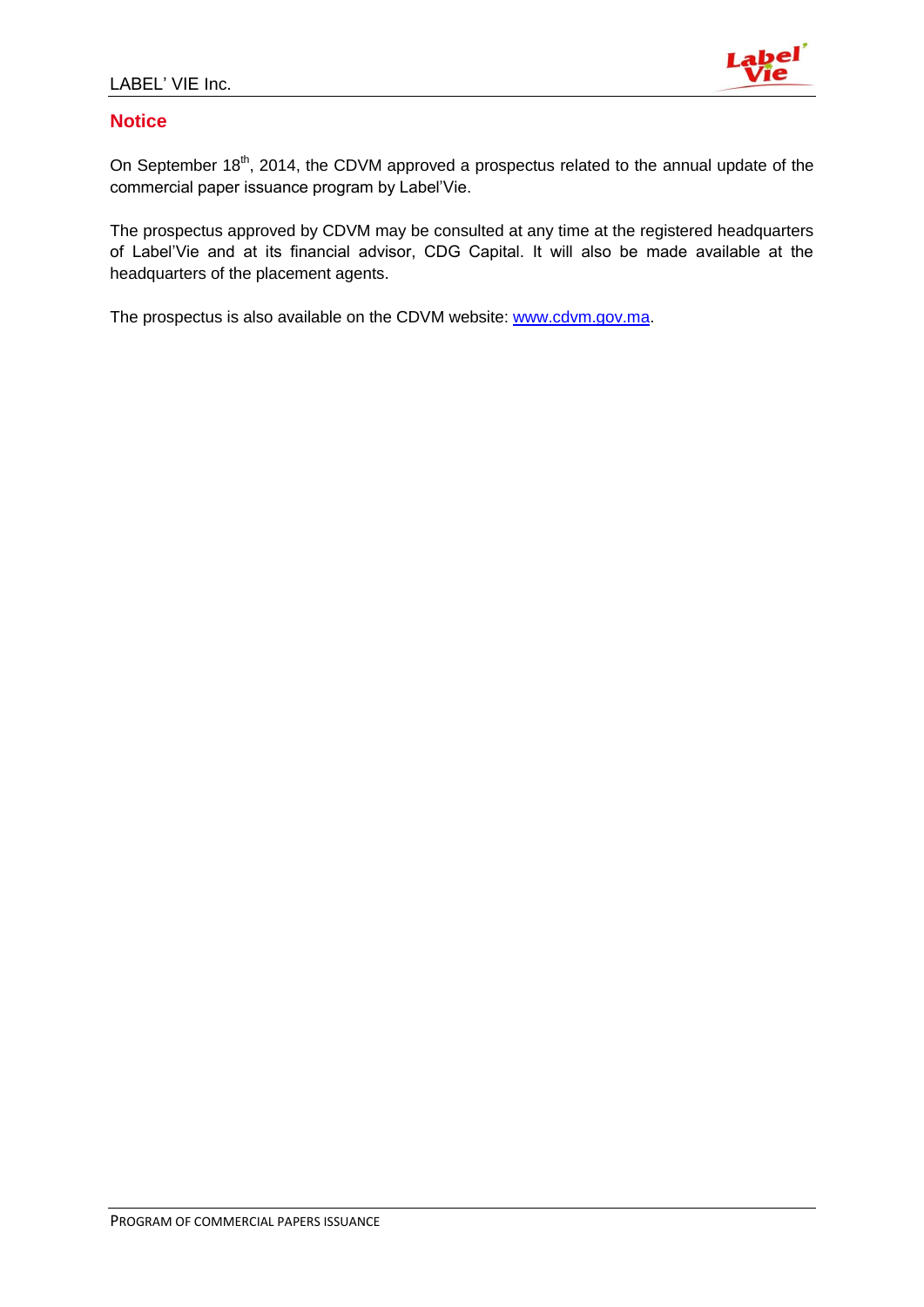

# **I. INTRODUCTION OF THE OPERATION**

**1. Objectives of the Operation** 

The Label'Vie Inc. would like to start a commercial papers issuance Program in order to:

- Deal with the temporary cash-flow needs induced by changes working capital requirement during the year;
- **Nary funding sources in order to better negotiate with its financial partners;**
- **P** Optimize the cost of short-term financing by partially substituting commercial papers to existing bank loans;
- Consolidate its image among institutional investors through increased visibility on the capital market.

| <b>Nature of securities</b>        | Negotiable debt securities dematerialized by registration with the<br>Central Depositary (Maroclear) and registered in an account with<br>authorized affiliates.                     |
|------------------------------------|--------------------------------------------------------------------------------------------------------------------------------------------------------------------------------------|
| <b>Legal form of securities</b>    | Commercial Papers out to bearer                                                                                                                                                      |
| <b>Issuance ceiling</b>            | 800 000 000 MAD                                                                                                                                                                      |
| <b>Face value</b>                  | 100 000 MAD                                                                                                                                                                          |
| <b>Number of securities</b>        | 8 0 0 0                                                                                                                                                                              |
| <b>Maturity</b>                    | Between 10 days and 1 year                                                                                                                                                           |
| <b>Enjoyment date</b>              | At the date of payment.                                                                                                                                                              |
| Interest rate                      | Determined for each issue depending on market conditions                                                                                                                             |
| <b>Interest</b>                    | Post-counted.                                                                                                                                                                        |
| <b>Coupon payment</b>              | In fine, at due date of each commercial paper                                                                                                                                        |
| Repayment                          | In fine, at due date of each commercial paper                                                                                                                                        |
| <b>Assimilation clause</b>         | The commercial paper issued is not assimilated to any previous<br>issue                                                                                                              |
| <b>Negotiability of securities</b> | No restriction is imposed by the conditions of the issuance in regards<br>to the negotiability of the issued commercial paper. The securities<br>are negotiable by mutual agreement. |
| Guarantee                          | The issue is not the subject of any guarantee                                                                                                                                        |
| Ranking                            | The issuance program of commercial paper is not subject to any<br>other indebtedness of the company.                                                                                 |

# **2. Information on the securities to be issued**

#### **3. Body in charge of investment – Financial intermediary**

| Financial advisor and global<br>coordinator | <b>CDG CAPITAL</b> | Tour Mamounia, Place Moulay<br>El Hassan - Rabat                  |
|---------------------------------------------|--------------------|-------------------------------------------------------------------|
| Underwriting body                           |                    | <b>Phone</b> : $05\,37\,66\,52\,52$<br>: 0537665280<br><b>Fax</b> |
| Domiciliation agent, providing              |                    |                                                                   |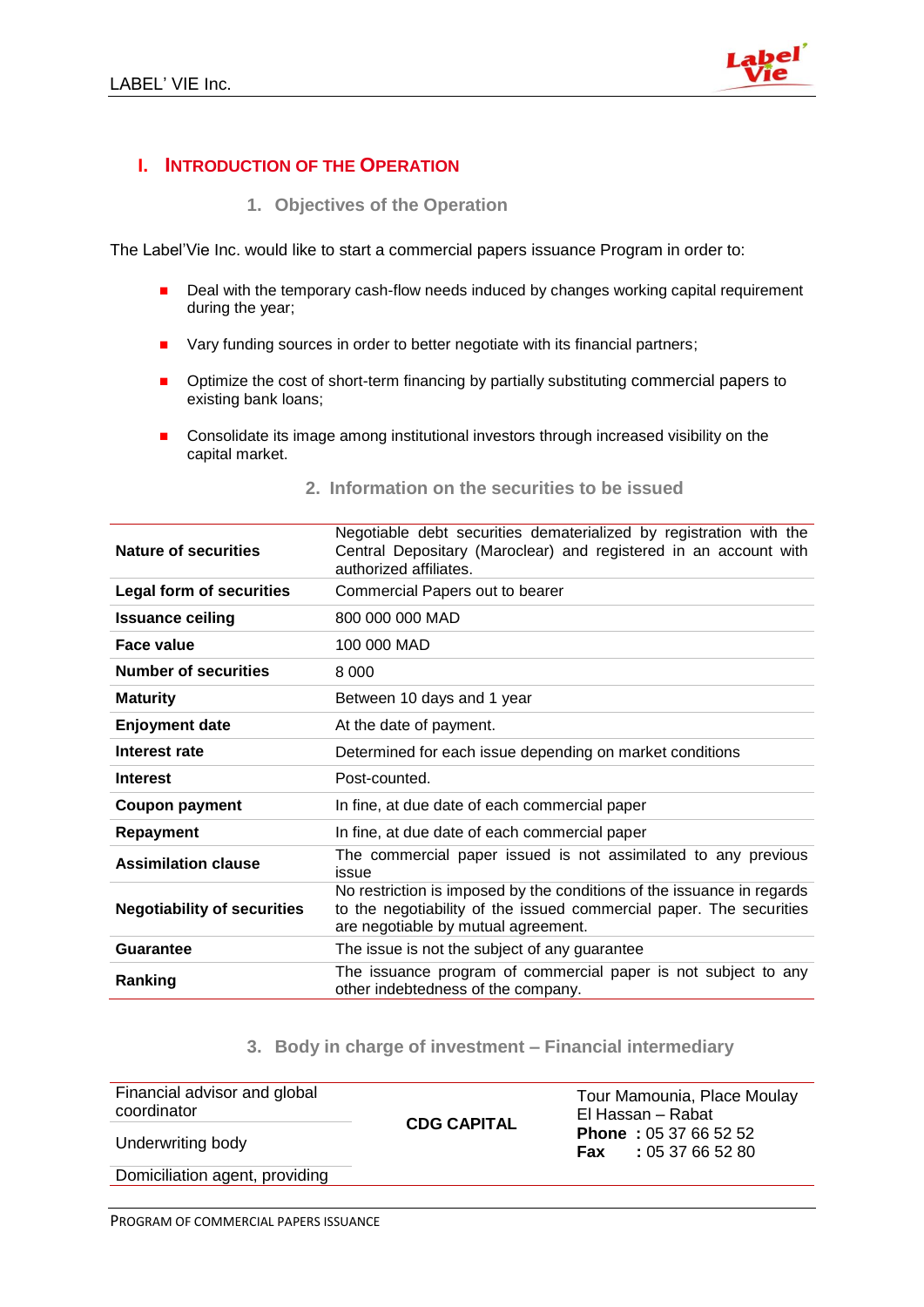

#### the Issuer's financial service

# **II. LABEL'VIE INC. PRESENTATION**

|  | 1. |  | <b>General information</b> |
|--|----|--|----------------------------|
|--|----|--|----------------------------|

| <b>Company name</b>                           | Label'Vie S.A                                                                                                                                                                                                                                                                                                                                                                                                                                                                         |
|-----------------------------------------------|---------------------------------------------------------------------------------------------------------------------------------------------------------------------------------------------------------------------------------------------------------------------------------------------------------------------------------------------------------------------------------------------------------------------------------------------------------------------------------------|
| <b>Registered office</b>                      | Rabat- Souissi, Km 3,5, angles rue Rif et Zaërs                                                                                                                                                                                                                                                                                                                                                                                                                                       |
| <b>Phone</b>                                  | 05 37 56 95 95                                                                                                                                                                                                                                                                                                                                                                                                                                                                        |
| Fax                                           | 05 37 56 95 66                                                                                                                                                                                                                                                                                                                                                                                                                                                                        |
| Website                                       | www.labelvie.ma                                                                                                                                                                                                                                                                                                                                                                                                                                                                       |
| <b>Legal form</b>                             | Incorporate company of Moroccan private law with an administrative Board.                                                                                                                                                                                                                                                                                                                                                                                                             |
| <b>Constitution date</b>                      | October 16 <sup>th</sup> , 1985                                                                                                                                                                                                                                                                                                                                                                                                                                                       |
| Lifespan:                                     | 99 years                                                                                                                                                                                                                                                                                                                                                                                                                                                                              |
| Trade register # :                            | 27 433 - Rabat                                                                                                                                                                                                                                                                                                                                                                                                                                                                        |
| <b>Fiscal year</b>                            | From January 1 <sup>st</sup> to December 31 <sup>st</sup> .                                                                                                                                                                                                                                                                                                                                                                                                                           |
| Date entering to the<br>stock exchange        | July 2 <sup>nd</sup> , 2008                                                                                                                                                                                                                                                                                                                                                                                                                                                           |
| Social capital (on<br>30/06/2013)             | 254 527 700 MAD, divided into 2 545 277 shares with a nominal value of<br>100 MAD each.                                                                                                                                                                                                                                                                                                                                                                                               |
| <b>Company purpose</b>                        | According to Article 2 of the statute, the company shall have as objective : :                                                                                                                                                                                                                                                                                                                                                                                                        |
|                                               | The purchase and sale, in the form of self-service (supermarket) or in any<br>other form, of any item or consumer product including: food, cleaning<br>products, perfumes, lingerie, hardware and gardening products, furniture<br>and decoration products, children's items (toys, hosiery, etc.), household<br>products (radio, television, photos, cookers, refrigerators, etc.);<br>paramedical products, tobacco, tobacco products, newspapers,<br>stationery and book products; |
|                                               | Operating a bakery, patisserie, butchery, fishery, rotisserie, etc.).                                                                                                                                                                                                                                                                                                                                                                                                                 |
|                                               | The purchase and retail sale of all beverages (alcoholic or else), all in<br>accordance with the laws and regulations applicable in Morocco;                                                                                                                                                                                                                                                                                                                                          |
|                                               | The Company may also have interest in any Moroccan or foreign companies<br>whose trade would be similar to the Company, or are likely to promote and<br>develop their own business;                                                                                                                                                                                                                                                                                                   |
|                                               | And more generally, all industrial, commercial, financial, movable or<br>immovable property directly or indirectly related to the company objectives<br>and are likely to achieve such objectives"                                                                                                                                                                                                                                                                                    |
| <b>Place to consulting</b><br>legal documents | The social, legal and accounting documents whose disclosure is<br>required by law and the statute, might be reviewed at the registered<br>office of the company.                                                                                                                                                                                                                                                                                                                      |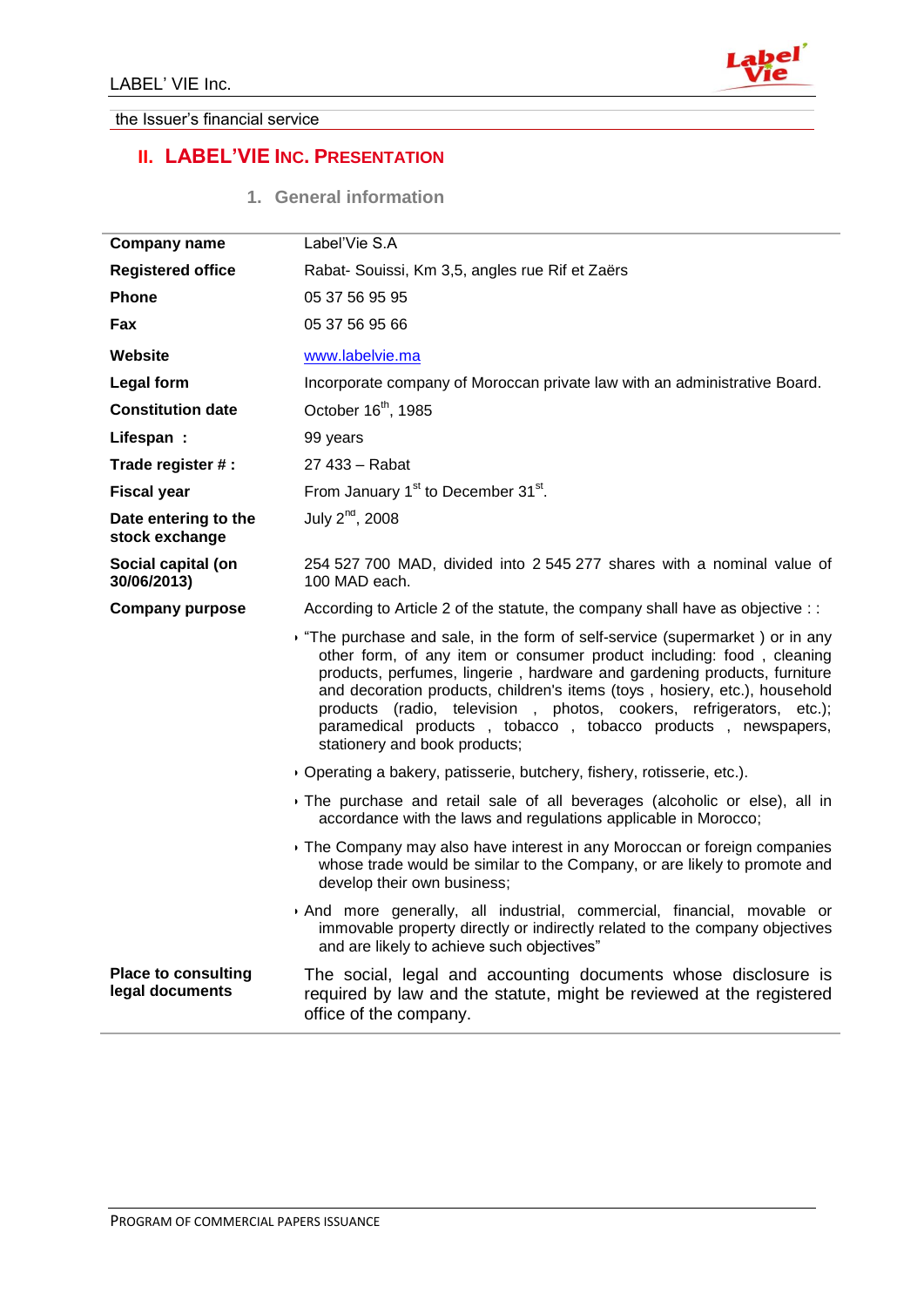

# **2. Information concerning the issuer's share capital**

On June  $30<sup>th</sup>$ , 2014, the Label'Vie capital is distributed as follows:

|                                      |                         | June 30th, 2014                         |  |  |  |
|--------------------------------------|-------------------------|-----------------------------------------|--|--|--|
| <b>Shareholders</b>                  | <b>Number of shares</b> | % of share capital and<br>voting rights |  |  |  |
| <b>Retail Holding</b>                | 1 309 744               | 51,46%                                  |  |  |  |
| Saham Assurances                     | 257 227                 | 10,11%                                  |  |  |  |
| ALJIA Holding (ex-ETAMAR)            | 137 725                 | 5,41%                                   |  |  |  |
| Arisaig Africa Consumer Fund Limited | 113 494                 | 4,46%                                   |  |  |  |
| <b>Employees</b>                     | 6593                    | 0,26%                                   |  |  |  |
| Floating shares                      | 720 494                 | 28,31%                                  |  |  |  |
| <b>Total</b>                         | 2 545 277               | 100%                                    |  |  |  |

*Source : Label' Vie*

# **3. Board of Directors Members**

On June 30th, 2014, the board of directors of Label'Vie is composed as follow:

| <b>Administrator</b>                                          | Date of<br>nomination | <b>Reappointment</b><br>date | <b>Mandate end</b>                                | Quality                                                     | <b>Functions in</b><br>Label'Vie Inc.                       |
|---------------------------------------------------------------|-----------------------|------------------------------|---------------------------------------------------|-------------------------------------------------------------|-------------------------------------------------------------|
| Mr. Zouhair Bennani                                           | 03/25/2004            | 06/27/2014                   | OGM reviewing<br>accounts for<br>vear 2019        | President of the<br>Board of directors of<br>Label'Vie Inc. | President of the<br>Board of directors of<br>Label'Vie Inc. |
| Mr. Rachid Hadni                                              | 03/25/2004            | 06/27/2014                   | OGM reviewing<br>accounts for<br>year 2019        | Director and general<br>manager of<br>Label'Vie Inc.        | Director and general<br>manager of Label'Vie<br>Inc.        |
| Mr. Saïd Alj                                                  | 06/20/2006            | 06/27/2014                   | <b>OGM</b> reviewing<br>accounts for<br>year 2019 | Administrator                                               | Intuitu personae                                            |
| <b>Retail Holding</b><br>represented by M.<br>Zouhair Bennani | 03/25/2004            | 06/27/2014                   | <b>OGM</b> reviewing<br>accounts for<br>vear 2019 | Administrator                                               |                                                             |
| Mr. Adil Bennani                                              | 03/25/2007            | 06/27/2014                   | <b>OGM</b> reviewing<br>accounts for<br>vear 2019 | Administrator                                               | Intuitu personae                                            |
| Unimer represented by<br>Mr. Ismaïl Farih                     | 12/13/2007            | 06/27/2011                   | <b>GM</b> reviewing<br>accounts for<br>year 2016  | Administrator                                               |                                                             |
| Mr. Mly Hafid El Alamy                                        | 12/13/2007            | 06/27/2011                   | <b>GM</b> reviewing<br>accounts for<br>vear 2016  | Administrator                                               | Intuitu personae                                            |
| Mr. Said Ibrahimi                                             | 12/13/2007            | 06/27/2011                   | <b>GM</b> reviewing<br>accounts for<br>year 2016  | Administrator                                               | Intuitu personae                                            |
| Saham Assurances<br>represented by Mme.<br>KawtarJohradi      | 10/10/2008            | 06/28/2012                   | <b>OGM</b> reviewing<br>accounts for<br>vear 2017 | Administrator                                               |                                                             |
| Source: Label' Vie                                            |                       |                              |                                                   |                                                             |                                                             |

PROGRAM OF COMMERCIAL PAPERS ISSUANCE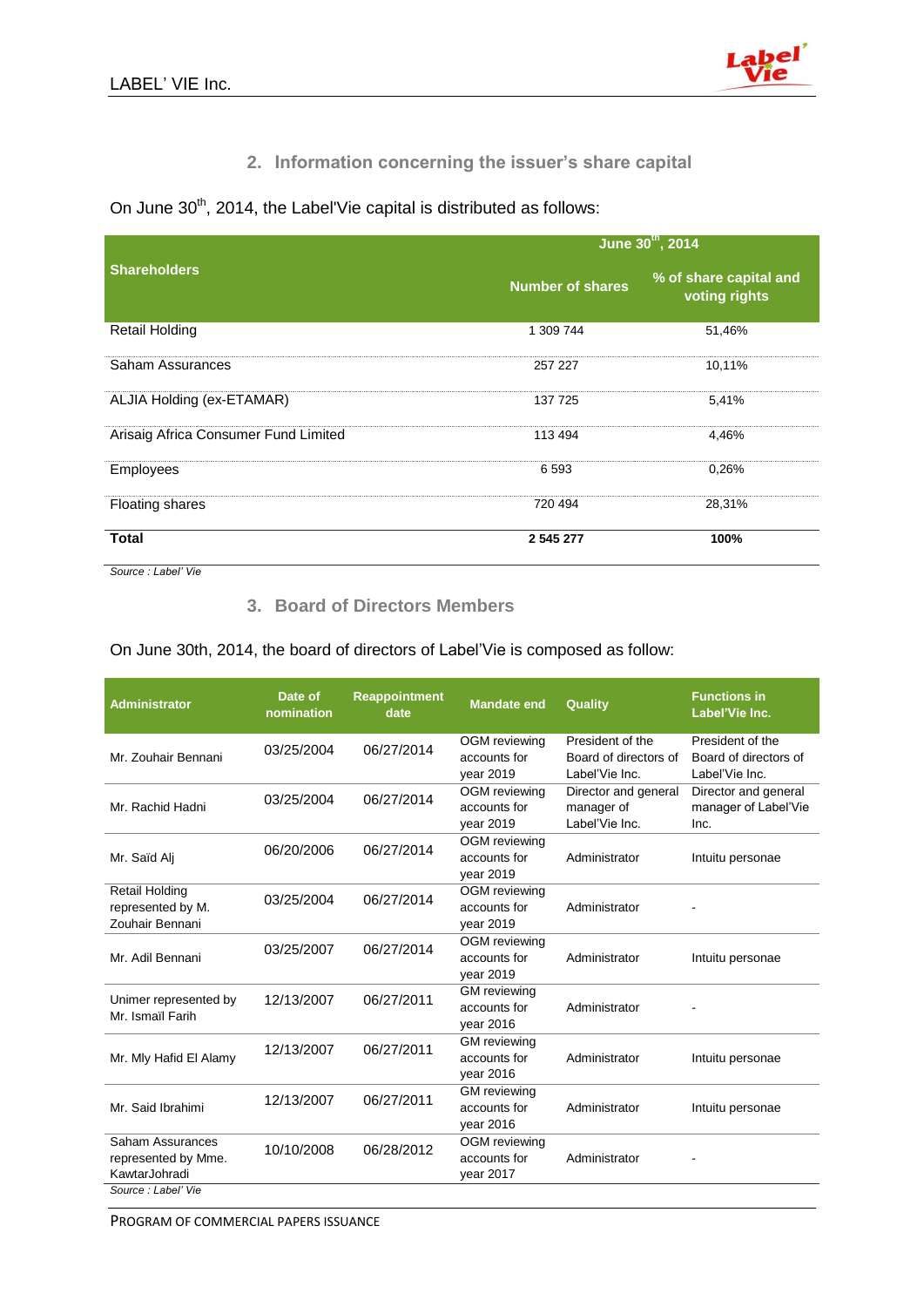

# **4. Organizational flowchart**

On june 30<sup>th</sup>, 2014, the organizational flowchart of Label'Vie is as follows:



*Source : Label' Vie*

**5. Affiliation to the Best Financière Group**

Label'Vie Inc. is part of the Best Financière group whose legal structure is presented hereinafter: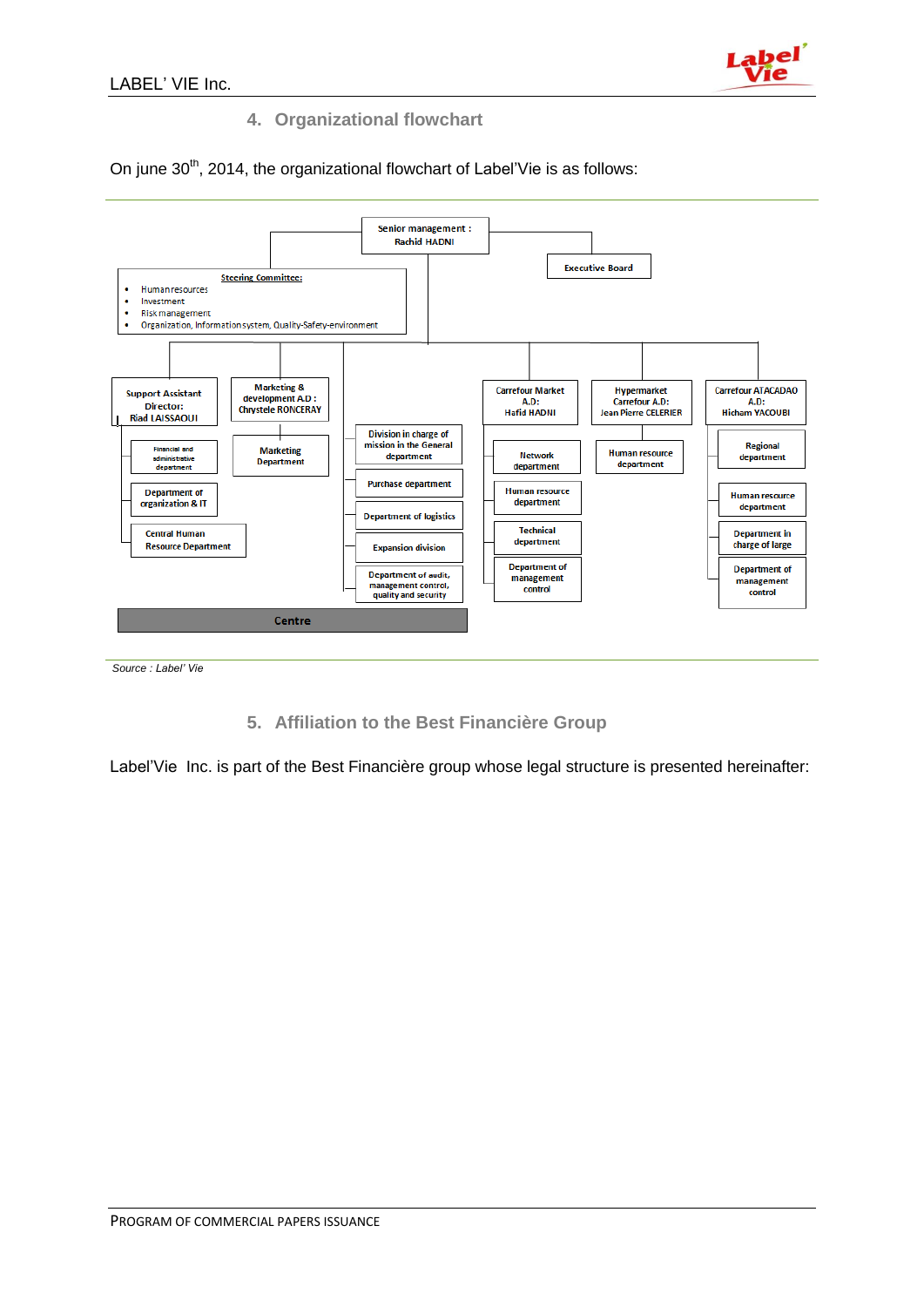![](_page_6_Picture_1.jpeg)

![](_page_6_Figure_2.jpeg)

**6. Activity of Label'Vie**

On the 2010 – S1 2013 period, the sales of the Label'Vie Group are presented as follow:

| In MMAD            | 2011       | 2012      | Var 12/11  | 2013    | Var 13/12 |
|--------------------|------------|-----------|------------|---------|-----------|
| Sales of goods     | 4 8 9 1 .2 | 5 1 6 6 9 | 5.6%       | 5 308.4 | $2.7\%$   |
| In % of revenues   | 90.6%      | 91.1%     | $+0.5$ pts | 91.7%   | $0.6\%$   |
| Sales of services  | 510,2      | 504.6     | $-1.1\%$   | 480.2   | -4.8%     |
| In % of revenues   | 9.4%       | 8.9%      | $-0.5$ pts | 8.3%    | $-0.6\%$  |
| <b>Total sales</b> | 5401,4     | 5 671,5   | 5.0%       | 5788,6  | 2.1%      |

*Source : Label'Vie*

#### **2011 – 2012 Evolution**

The Group turnover went from MAD 5 401.4 million in 2011 to MAD 5 671.5 million in 2012, hence an increase of 5%.

In 2012, the sales of goods contributed 91.1% to Group sales against 90.6% in 2011. This is explained as follow:

- The performance of the 35 existing supermarkets in 2011
- The opening of five new supermarkets in 2012 which are: Wifak Temara, Agadir 2, Casablanca la Résidence and Sidi Slimane
- **The Metro stores recently converted into Atacadao and the ones not converted yet**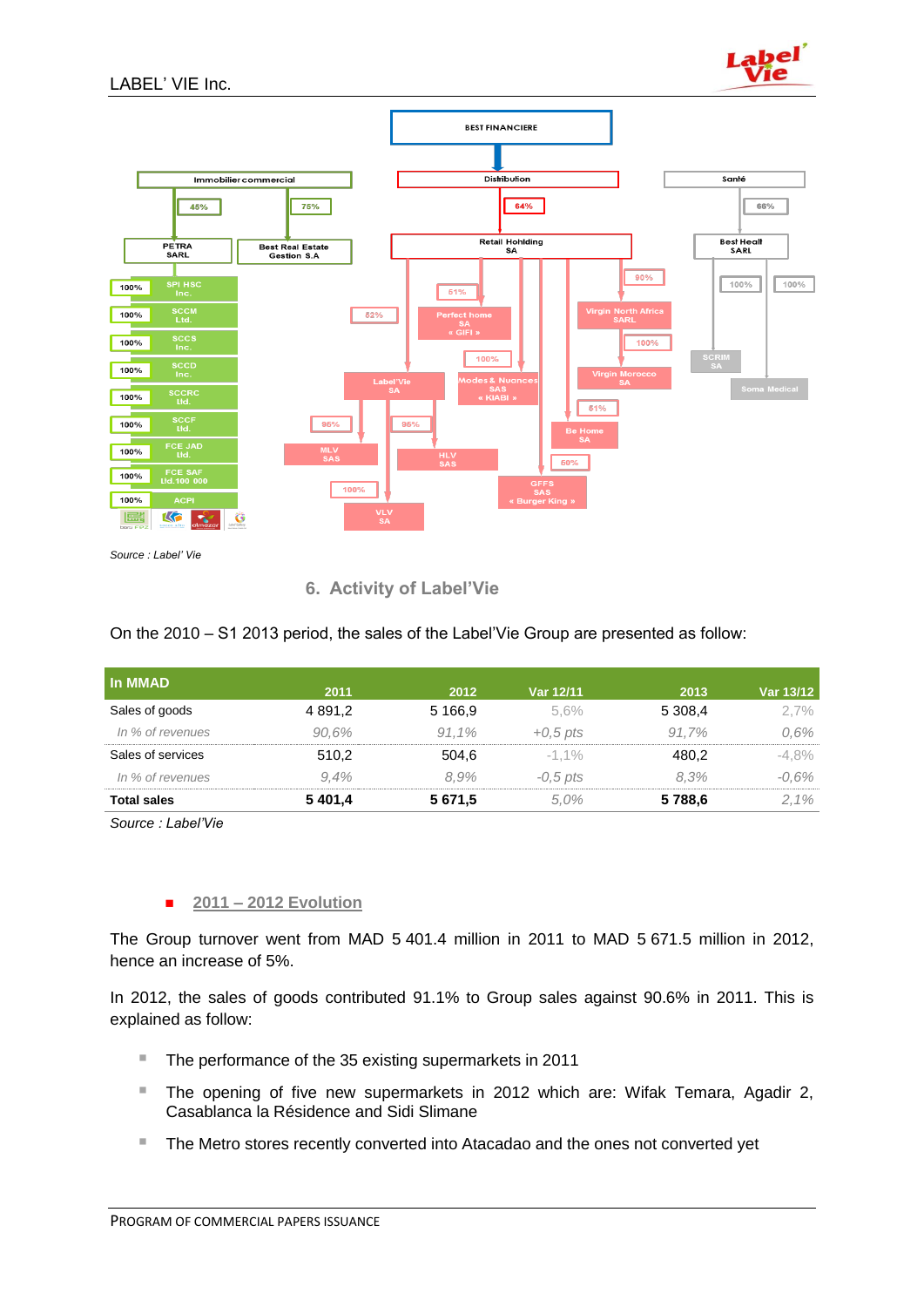![](_page_7_Picture_1.jpeg)

- A 4.8% decrease of the hypermarkets' sales from MAD 544 million to MAD 518 million due to the opening in 2012 of a competitor's hypermarket near Carrefour Salé.
	- **2012 – 2013 Evolution**

In 2013, the Group's sales increased by 2.1% compared to 2012, from MAD 5 671.5 million to MAD 5 788.6 million.

Sales of goods reached MAD 5 308.4 million in 2013, which represents an increase of 2.7% compared to 2012. This evolution is mainly explained by:

- The increase of "Carrefour Market" sales to MAD 2 199.4 million boosted by the opening of new supermarkets Anfa Place and Sidi Othman in Casablanca and Carrefour Market located in Beni Mellal
- The 26.7% increase of hypermarkets' sales to MAD 656.3 million sustained by the opening of the new Carrefour at Borj Fes
- The 4.1% decrease of the Atacadao's sales to MAD 2 452.7 million due to the closing of Metro shops for a period of 30 days during the conversion, and the clearance of the nonalimentary stock which is not integrated in the Atacadao concept.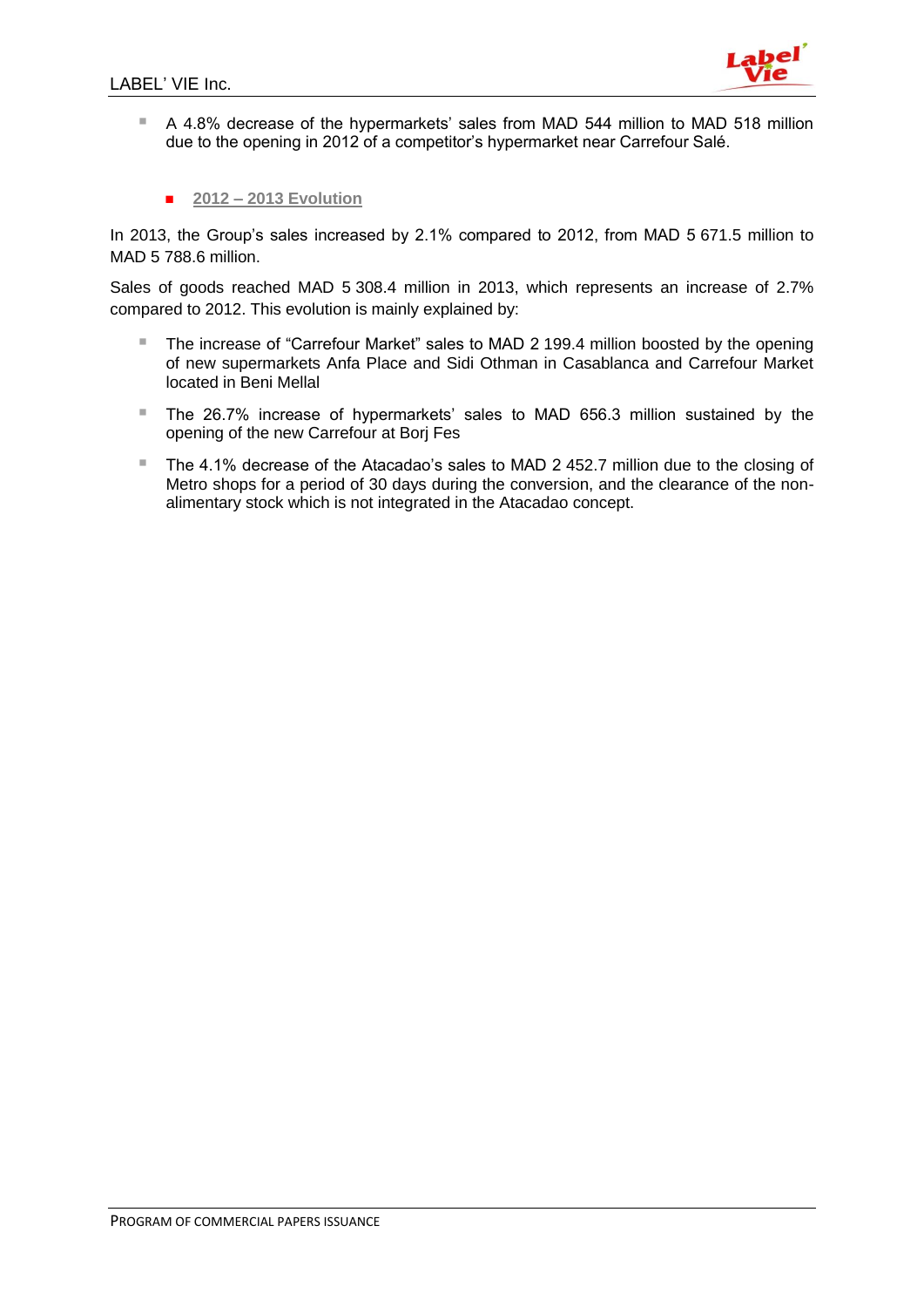![](_page_8_Picture_1.jpeg)

# **III. CONSOLIDATED FINANCIAL STATEMENT OF LABEL'VIE INC.**

# **1. Balance sheet**

| Asset                                                | 12/31/2011             | 12/31/2012               | 12/31/2013    |
|------------------------------------------------------|------------------------|--------------------------|---------------|
| Non-value capital assets (A)                         |                        |                          |               |
| <b>Preliminary fees</b>                              |                        |                          |               |
| Deferred expense over several years                  |                        |                          |               |
| Bond redemption premiums                             |                        |                          |               |
| Intangible assets (B)                                | 304 450 029            | 354 756 494              | 373 686 534   |
| Capital in research and development                  | 132 218 489            | 160 994 730              | 169 825 826   |
| Patents, trademarks and similar rights and values    | 8 178 858              | 7759082                  | 17 809 770    |
| goodwill                                             | 164 052 682            | 186 002 682              | 186 050 938   |
| Other intangible assets                              |                        |                          |               |
| Fixed assets (C)                                     | 2784 443 618           | 2792316782               | 3 029 598 760 |
| Lands                                                | 1776 517 440           | 1764 925 182             | 1823993158    |
| Constructions                                        | 559 857 939            | 555 174 491              | 648 679 173   |
| Technical installations, materials and tools         | 223 253 176            | 199 450 858              | 191 444 798   |
| <b>Transportation equipment</b>                      | 70 258                 | 54 875                   | 43 288        |
| Furniture, office equipment and different fittings   | 164 120 495            | 131 333 334              | 197 770 348   |
| Other fixed assets                                   |                        |                          |               |
| Ongoing fixed assets                                 | 60 624 311             | 141 378 042              | 167 667 994   |
| <b>Financial Assets (D)</b>                          | 73 217 539             | 80 654 638               | 80 096 623    |
| <b>Fixed loans</b>                                   |                        | 156 000                  | 76 000        |
| Other financial receivables                          | 16 630 539             | 23 911 638               | 23 433 623    |
| Equity securities                                    | 56 587 000             | 56 587 000               | 56 587 000    |
| Other fixed securities                               |                        |                          |               |
| Currency translation - Active (E)                    |                        |                          |               |
| Decrease in fixed receivables                        |                        |                          |               |
| Increase in financial debts                          |                        |                          |               |
| TOTAL I (A+B+C+D+E)                                  | 3 162 111 186          | 3 227 727 914            | 3 483 381 917 |
| STOCKS (F)                                           | 565 524 597            | 684 381 546              | 919 486 573   |
| Goods                                                | 562 798 353            | 680 598 561              | 914 963 258   |
| Materials and supplies, consumables                  | 2 726 245              | 3782986                  | 4 523 315     |
| Ongoing products                                     |                        |                          |               |
| Intermediate and residual products                   |                        |                          |               |
| Finished products                                    |                        |                          |               |
| Operating receivables (G)                            | 995 573 792            | 1 326 904 411            | 1426 905 788  |
| Provided. payables, deposits and down-payments       | 29 296 696             | 32 405 051               | 21 217 509    |
| Trade account receivables                            | 661 708 172            | 811 579 889              | 793 987 548   |
| Staff                                                | 6847132                | 6443696                  | 7 663 554     |
| State                                                | 268 619 947            | 353 826 911              | 438 337 048   |
| Associates accounts                                  | 560 357                | 3 063 325                | 547 020       |
| Other receivables                                    |                        |                          | 158 264 038   |
| Prepayment and accrued income                        | 26 812 894<br>1728 594 | 114 595 441<br>4 990 097 | 6 889 071     |
| Cash and investment securities (H)                   | 9 212 244              | 127 048 081              | 57 048 081    |
| Currency translation - Active (1)                    | 9 1 9 6                | 290 187                  | 360 457       |
| (current assets)                                     | 0                      | 0                        | 0             |
| TOTAL II (F+G+H+I)                                   | 1 570 319 829          | 2 138 624 225            | 2 403 800 899 |
|                                                      |                        |                          |               |
| <b>Cash asset position</b><br>Checks and cash values | 123 433 327            |                          |               |
|                                                      |                        | 14 306 587               | 17 072 410    |
| Banks, TG et CCP                                     | 502 910 747            | 340 330 822              | 58 260 272    |
| Imprest and flow-through - Fund                      | 6 990 821              | 7 167 322                | 8 0 6 5 8 9 0 |
| <b>TOTAL III</b>                                     | 633 334 895            | 361 804 730              | 83 398 572    |
|                                                      |                        |                          |               |
| <b>OVERALL TOTAL I+II+III</b>                        | 5 365 765 909          | 5728 156 870             |               |
|                                                      |                        |                          | 5970581389    |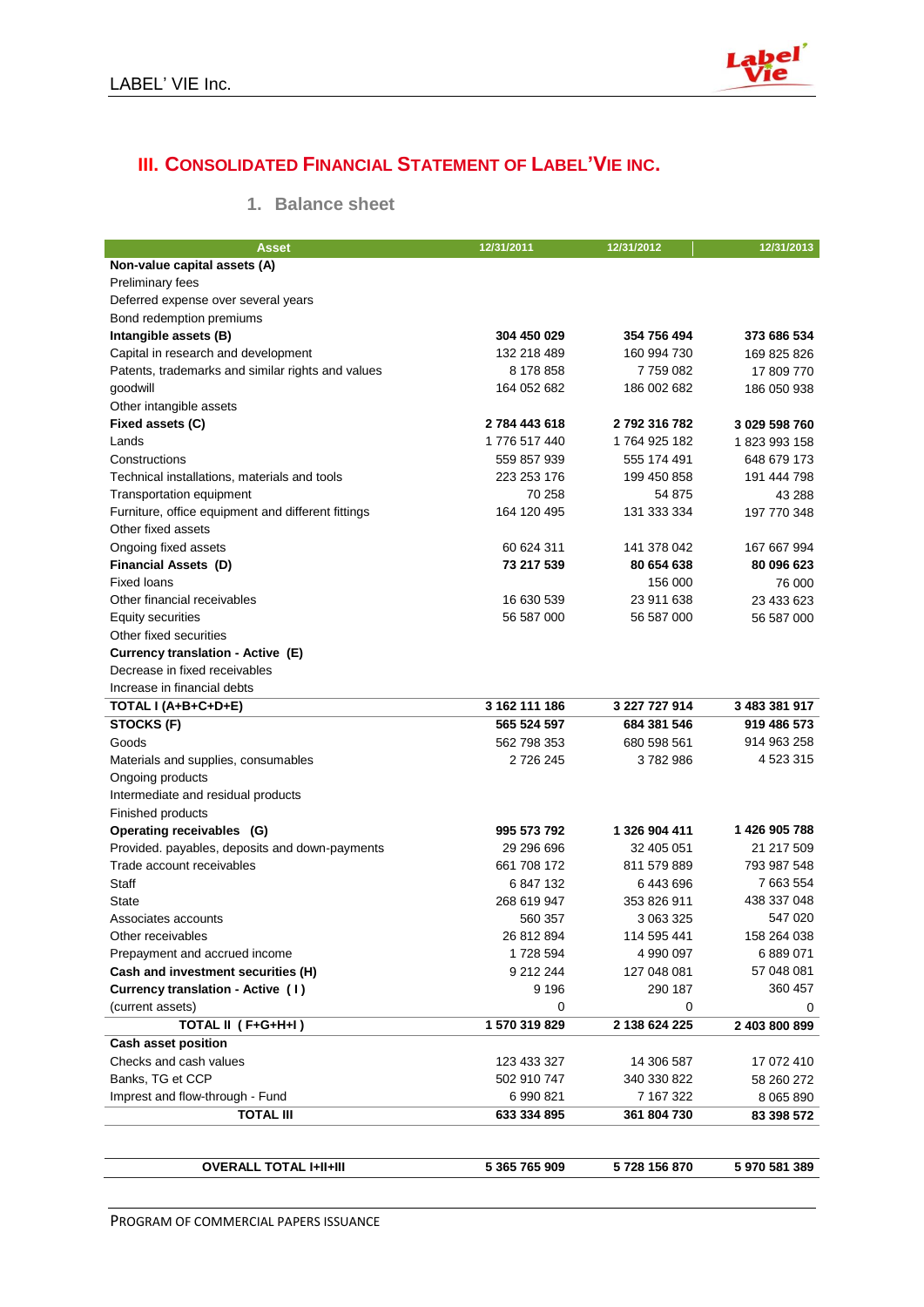![](_page_9_Picture_1.jpeg)

| <b>Liabilities</b>                                         | 12/31/2011    | 12/31/2012    | 12/30/2013    |
|------------------------------------------------------------|---------------|---------------|---------------|
| <b>EQUITY</b>                                              | 254 527 700   | 254 527 700   | 254 527 700   |
| Social or personal capital (1)                             | 254 527 700   | 254 527 700   | 254 527 700   |
| Less: Shareholders, uncalled subscribed capital            |               |               |               |
| Called capital Of which was transferred                    |               |               |               |
| Issue, merger and transfer premiums                        | 783 417 514   | 783 417 514   | 783 417 514   |
| Reevaluation reserve                                       | 59 813 722    | 59 813 722    | 59 813 722    |
| Legal reserve                                              | 10 220 835    | 13 409 842    | 15 115 490    |
| Other reserve                                              | 5 692 733     | 21 613 032    | 61 889 494    |
| Retained earnings (2)<br>Net income pending allocation (2) | 89 651 078    | 150 242 204   | 32 732 707    |
| Net income of fiscal year (2)                              | 46 118 451    | 116 716 009   | 54 641 007    |
| Total of Equity (A)                                        | 1 238 056 568 | 1 356 513 959 | 1 262 137 635 |
| <b>Minority interests</b>                                  | 3 404 723     | 1 663 340     | 11 163 857    |
| Minority interests                                         | 3 404 723     | 1 663 340     | 11 163 857    |
| <b>Financing liabilities</b><br>(C)                        | 1793 455 989  | 1725 063 138  | 1715 436 527  |
| Bond issues                                                | 500 000 000   | 900 000 000   | 900 000 000   |
| Other financing liabilities                                | 1 293 455 989 | 825 063 138   | 815 436 527   |
| Sustainable provisions of liabilities and charges (D)      | 1616776       | 2 2 2 1 6 7 6 | 3 004 502     |
| Provisions of liabilities                                  | 1616776       | 2 2 2 1 6 7 6 | 3 004 502     |
| Provisions of charges                                      |               |               |               |
| <b>Translation assets-liabilities</b><br>(E)               |               |               |               |
| Increase in fixed receivables                              |               |               |               |
| Decrease of financing liabilities                          |               |               |               |
| Total I(A+B+C+D+E)                                         | 3 036 534 056 | 3 085 462 114 | 2 991 742 521 |
| <b>Current liabilities debts</b><br>(F)                    | 2 314 102 327 | 2 468 684 180 | 2709 293 815  |
| Trade payables                                             | 1748 373 295  | 1816 517 963  | 2 079 036 304 |
| Customer payables, advances and down-payments              | 8 0 61 8 1 3  | 7 015 055     | 5 026 920     |
| <b>Staff</b>                                               | 7 661 539     | 3 923 643     | 5 620 534     |
| Social bodies                                              | 8 260 109     | 10 309 203    | 11 385 866    |
| State                                                      | 529 855 094   | 589 314 482   | 573 687 250   |
| Associated accounts                                        | 217           | 0             | 49 240        |
| Other assets                                               | 2769238       | 13 069 290    | 3 907 367     |
| Accruals and deferred income                               | 9 121 022     | 28 534 545    | 30 580 335    |
| Other provisions for liabilities and charges (G)           | 4 909 196     | 5 190 187     | 1 360 457     |
| <b>Currency translation - Passive</b>                      |               |               |               |
| (current assets) (H)                                       | 88 933        | 336 386       | 74 791        |
| Total II (F+G+H)                                           | 2 319 100 455 | 2 474 210 753 | 2710729064    |
| <b>Liability cash flow</b>                                 |               |               |               |
| Discount credit                                            |               |               |               |
| Cash loans                                                 | 10 131 398    | 168 484 003   | 268 109 805   |
| Banks                                                      |               |               |               |
| <b>Total III</b>                                           | 10 131 398    | 168 484 003   | 268 109 805   |
|                                                            |               |               | 5970581389    |
| <b>OVERALL TOTAL I+II+III</b>                              | 5 365 765 909 | 5728 156 870  |               |
| (1) Personal debtor Capital                                |               |               |               |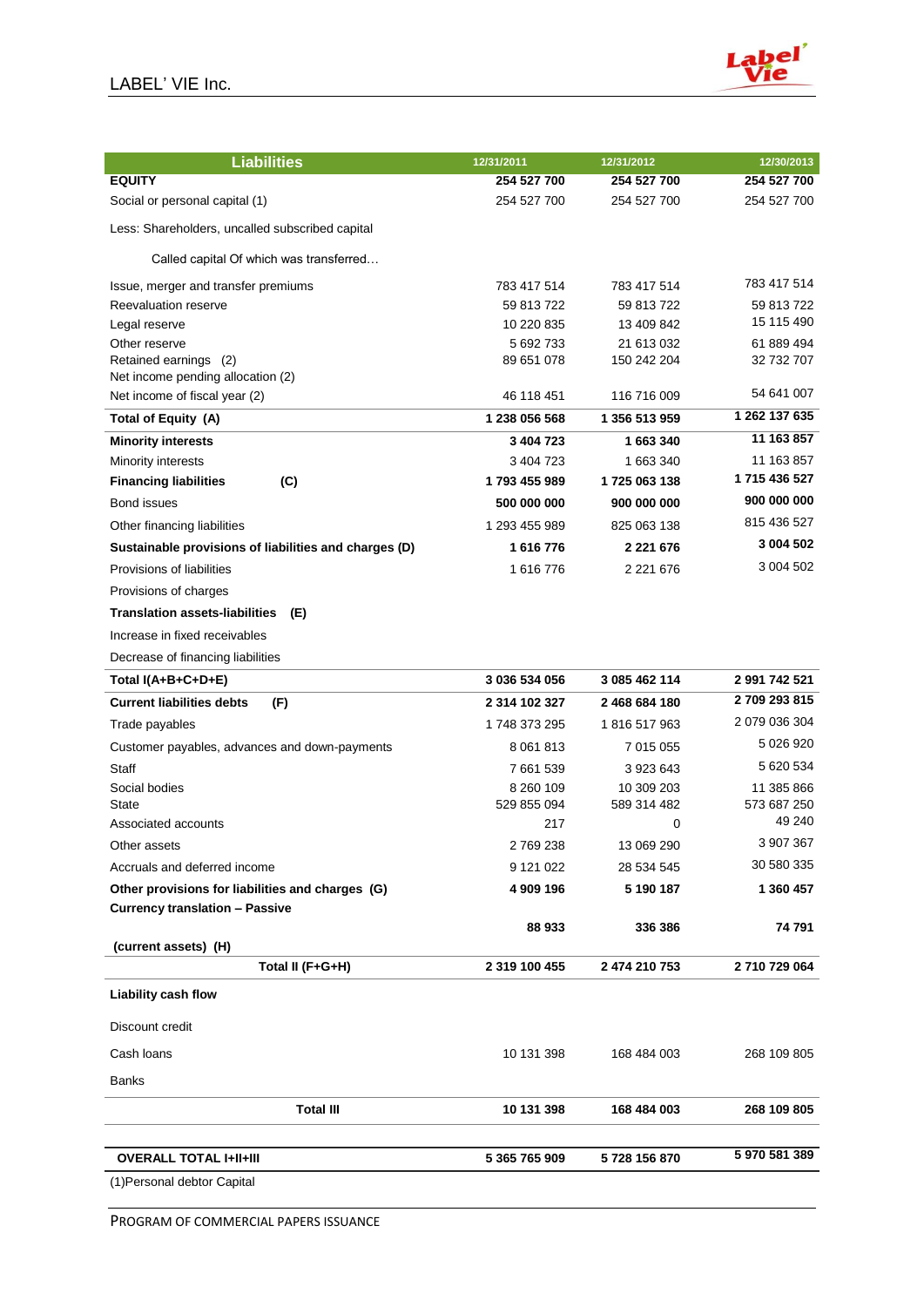![](_page_10_Picture_1.jpeg)

(2) Beneficiary (+). In the red (-)

#### **2. Revenue and expense accounts**

| <b>Revenue and Expense accounts (excluding tax)</b>      | 12/31/2011    | 12/31/2012    | 12/31/2013    |
|----------------------------------------------------------|---------------|---------------|---------------|
| <b>Operating revenues</b>                                |               |               |               |
| Goods sales (as it is)                                   | 4 891 164 824 | 5 166 909 386 | 5 308 419 165 |
| Sales of goods and services produced                     | 510 187 657   | 504 620 464   | 480 156 257   |
| <b>Turnovers</b>                                         | 5 401 352 480 | 5671529850    | 5788 575 422  |
| Changes in product inventories (1)                       |               |               |               |
| Assets produced by the company itself                    |               |               |               |
| Operating subsidies                                      |               |               |               |
| Other operating revenues                                 |               |               |               |
| Reversals : transfer of expenses                         | 19 418 780    | 37 345 338    | 42 072 601    |
| <b>Total I</b>                                           | 5 420 771 260 | 5708875188    | 5830648023    |
| <b>Operating expenses</b>                                |               |               |               |
| Purchased goods resold (2)                               | 4 486 551 821 | 4726 648 898  | 4812872717    |
| Consumed purchases (2) of materials and supplies         | 107 376 531   | 111 235 731   | 111 569 080   |
| Other external expenses                                  | 246 468 264   | 260 677 972   | 284 236 452   |
| Taxes                                                    | 16 570 863    | 29 308 809    | 30 418 378    |
| Personnel expenses                                       | 229 633 983   | 258 423 259   | 282 945 848   |
| Other operating expenses                                 | 0             | 0             | $-32460$      |
| Operating charges                                        | 171 737 243   | 154 855 815   | 168 781 950   |
| <b>Total II</b>                                          | 5 258 338 706 | 5 541 150 484 | 5 690 791 964 |
| <b>Operating results (I-II)</b>                          | 162 432 554   | 167 724 704   | 139 856 059   |
| <b>Financial revenue</b>                                 |               |               |               |
| Income from equity securities and other fixed securities | 1 625 000     | 619 916       | 6785          |
| Exchange gains                                           | 869 084       | 903 629       | 193 052       |
| Interest and other financial revenue                     | 5811380       | 9689701       | 15 159 076    |
| Financial reversals: transfer of expenses                | 9702042       | 9498196       | 12 149 246    |
| <b>Total IV</b>                                          | 18 007 506    | 20 711 444    | 27 508 159    |
| <b>Financial expenses</b>                                |               |               |               |
| Interest charges                                         | 116 707 491   | 110 030 652   | 117 848 357   |
| Exchange loss                                            | 545 386       | 693 660       | 771 343       |
| Other financial expenses                                 | 158 560       | 832 116       | 287 833       |
| <b>Financial allocations</b>                             | 9 1 9 6       | 288 153       | 360 438       |
| <b>Total V</b>                                           | 117 420 633   | 111 844 581   | 119 267 972   |
|                                                          |               |               |               |
| Financial revenues (IV-V)                                | -99 413 127   | -91 133 138   | -91 759 813   |
| Current revenues (III+VI)                                | 63 019 427    | 76 591 567    | 48 096 247    |

1) Variation of stocks : Final stock - Initial stock; Increase (+) ; Decrease (-)

2) Re-sold or consumed purchases : Purchases - variation of stocks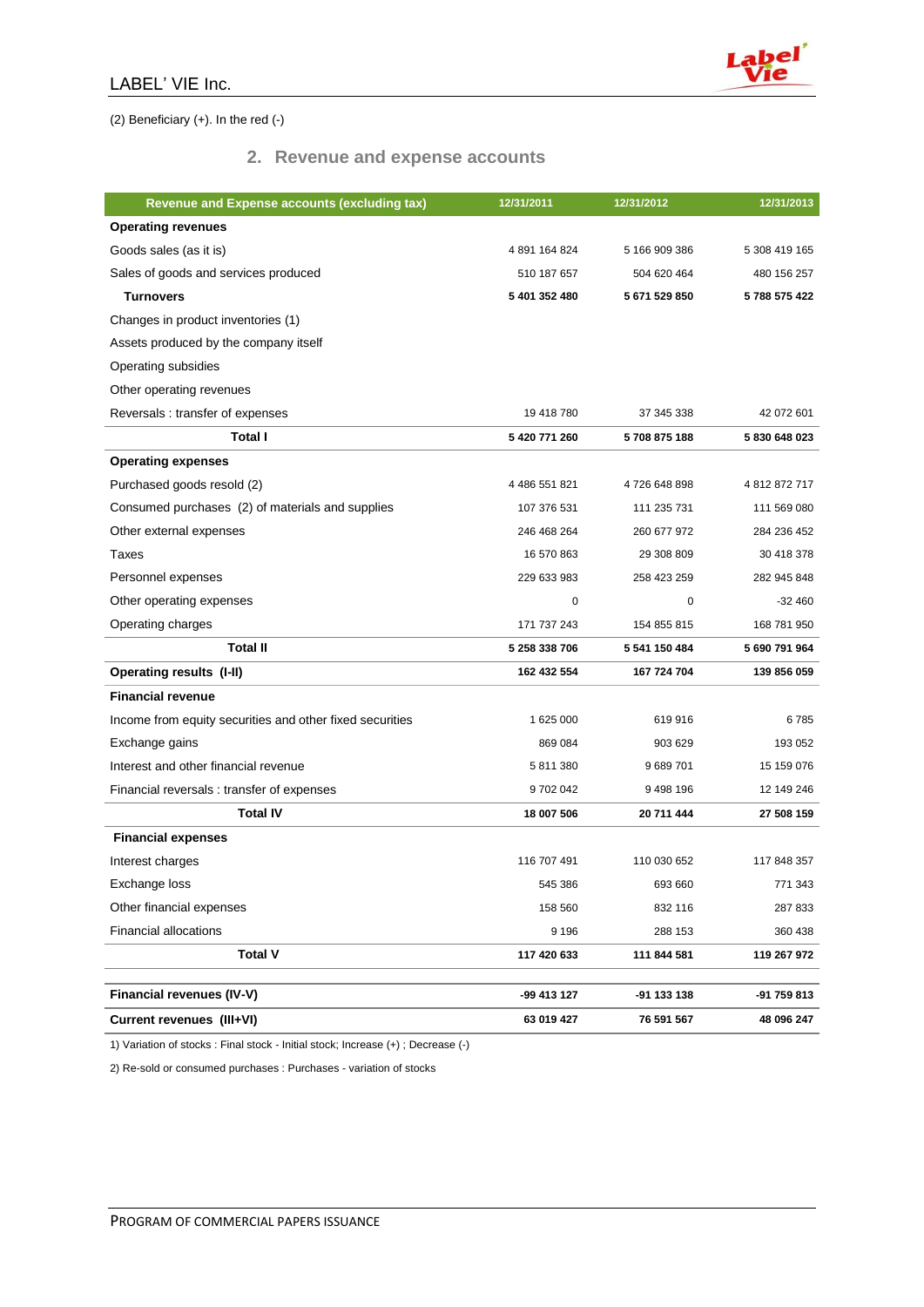![](_page_11_Picture_1.jpeg)

| Revenues and expenses account (excluding tax) (continued) | 31/12/2011  | 31/12/2012  | 30/06/2013    |
|-----------------------------------------------------------|-------------|-------------|---------------|
| <b>Current revenues (deferment)</b>                       | 63 019 427  | 76 591 567  | 48 096 247    |
| <b>Non-current revenues</b>                               |             |             |               |
| Proceeds of sale of fixed assets                          | 226 739 072 | 151 065 942 | 86 670 038    |
| <b>Balancing subsidies</b>                                | 0           | $\Omega$    | $\Omega$      |
| Reversals over investment subsidies                       | $\Omega$    | $\Omega$    | $\Omega$      |
| Other non-current revenues                                | 4 215 239   | 7 447 234   | 2 3 5 9 5 7 9 |
| Non-current reversals; Transfer of expenses               |             |             | 3 900 000     |
| <b>Total VIII</b>                                         | 230 954 311 | 158 513 175 | 92 929 617    |
| <b>Non-current expenses</b>                               |             |             |               |
| Net value of sold fixed asset repayment                   | 219 507 406 | 81 221 182  | 39 413 329    |
| Approved subsidies                                        | $\mathbf 0$ | $\Omega$    | $\Omega$      |
| Other non-current expenses                                | 877 784     | 8676461     | 10 096 886    |
| Non-current allocations to repayment and provisions       | 3 000 000   | $\Omega$    | 2 5 2 4 8 4 4 |
| <b>Total IX</b>                                           | 223 385 190 | 89 897 643  | 52 035 059    |
| Non-current revenues (VIII-IX)                            | 7 569 121   | 68 615 532  | 40 894 558    |
| Pre-tax revenues (VII+X)                                  | 70 588 548  | 145 207 099 | 88 990 804    |
| <b>Revenues taxes</b>                                     | 24 470 097  | 28 491 090  | 34 349 797    |
| Net revenues (XI-XII)                                     | 46 118 451  | 116 716 009 | 54 641 007    |
| Source : Label'Vie                                        |             |             |               |

# **IV. RISK FACTORS**

## **1. Economic risks**

Future revenues and results of the Label'Vie Group depend on the development of the Moroccan economy.

The main activity of Label'Vie Group is selling consumer products. Thus, the turnover and profitability of the Label'Vie Group depend on the change of Moroccan consumer demand. The change of consumption in Morocco is correlated to changes in the economic situation of the country and, more particularly, to the disposable income of the population. The tightening or lower future growth of the Moroccan economy could have a negative impact on the increasing number of consumers and the average basket.

Economic risk is however mitigated in the case of Label'Vie Group, due to its structure of turnover, which mainly consist of selling alimentary products, thus there are a necessity.

## **2. Competitive risk**

Competitive risk includes the risk of an emerging organized new competitor as well as the risk of losing ground before existing competitors. Label'Vie Group may thus face intensifying competition within the Moroccan retail market because of competing brands development, resulting therefore in a loss of market share and lower revenues of Label'Vie Group.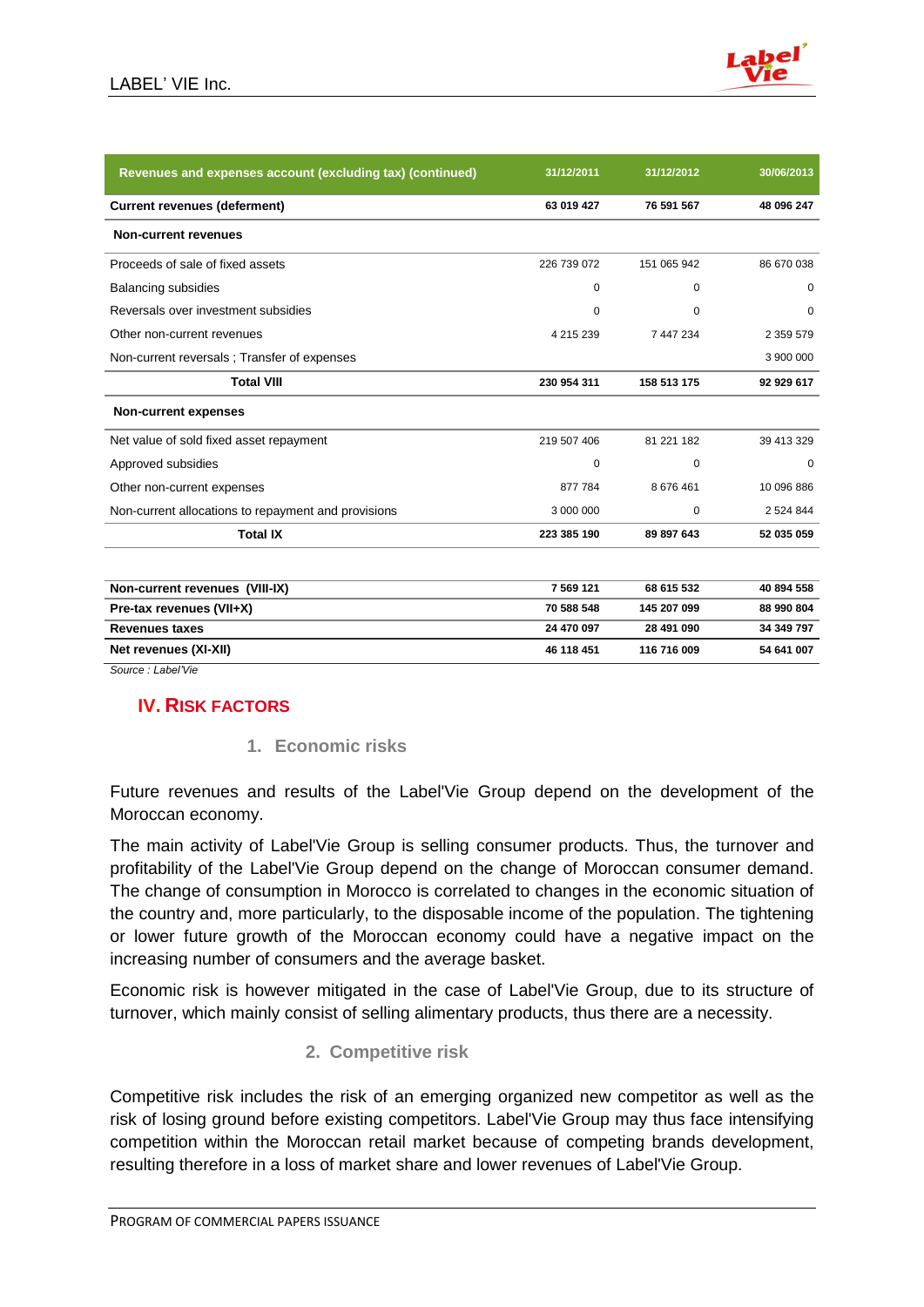![](_page_12_Picture_1.jpeg)

# **3. Investment risk**

Investment risk is the risk of not achieving projects within the time and budget originally planned, which would induce a gap in project performance. However, Label'Vie Group has a rich experience in conducting store openings projects, supported by experts from Best Real Estate. In addition, the MCCM Real Estates also has a huge expertise in land management. Conversely, investment risk is reduced so far; all thanks to the decision made relative to gathering a team that is entirely dedicated to managing development, and who benefits from the experience of different Label'Vie Group operational departments.

The Label'Vie Group has also at hand the expertise of its partner, Carrefour International Partnership to carry out the development of new Carrefour hypermarkets.

In addition, the investment risk also includes certain risks relative to the shifts in real estate prices in Morocco. Demand on urban real estate is increasing due to population growth, increasing urbanization rate and easy access to credit. There is a greater probability that the property prices will continue increasing is important. This situation is considered a risk factor for Label'Vie Group, if it fails to limit the impact of auctioneering commercial real estate in its investment program.

This risk is however mitigated by the willingness of the State to create 15 new cities by 2020. These satellite towns constitute an offer of additional land in urban areas, which would tend to mitigate soaring prices.

## **4. Management risk**

As part of its business, the Label'Vie Group is subject to several risk management including: risks related to foods, to theft and fraud, as well as risks related to human resources.

Food products are by definition likely to cause real health risks. Although the company has liability assurances, yet a consumer affected by a food product purchased of only one of the brands sold in the Label'Vie Group could harm the image and reputation for the whole group. This could result in a loss of particular customers and affect the Group's revenues.

## **5. Legal risk**

## **a) Legal Risk pertaining to Sector of supermarkets**

Label'Vie Group activities are subject to many regulations related to the nature of the products it sells. The regulatory framework is likely to change, which could be favorable or unfavorable to the group. Such changes could lead to additional costs, or not being in line with the development Label'Vie Group model, or changing the competitive environment in which the group could develop.

## **b) Investment-based legal risk**

Any request for any license in order to construct large stores in major cities is investigated by municipalities that submit them to services and agencies for specific technical aspects, namely the Urban Agency and the Economic Division of the Prefecture. These requests are then processed by a tripartite committee chaired by the Director of the Urban Agency, in addition to other representatives of the municipality and the Town Hall. This committee then decides on the project in accordance with laws and regulations in effect, and according to the planning documents in force (Urban Master Plan, Development Plan, etc.).